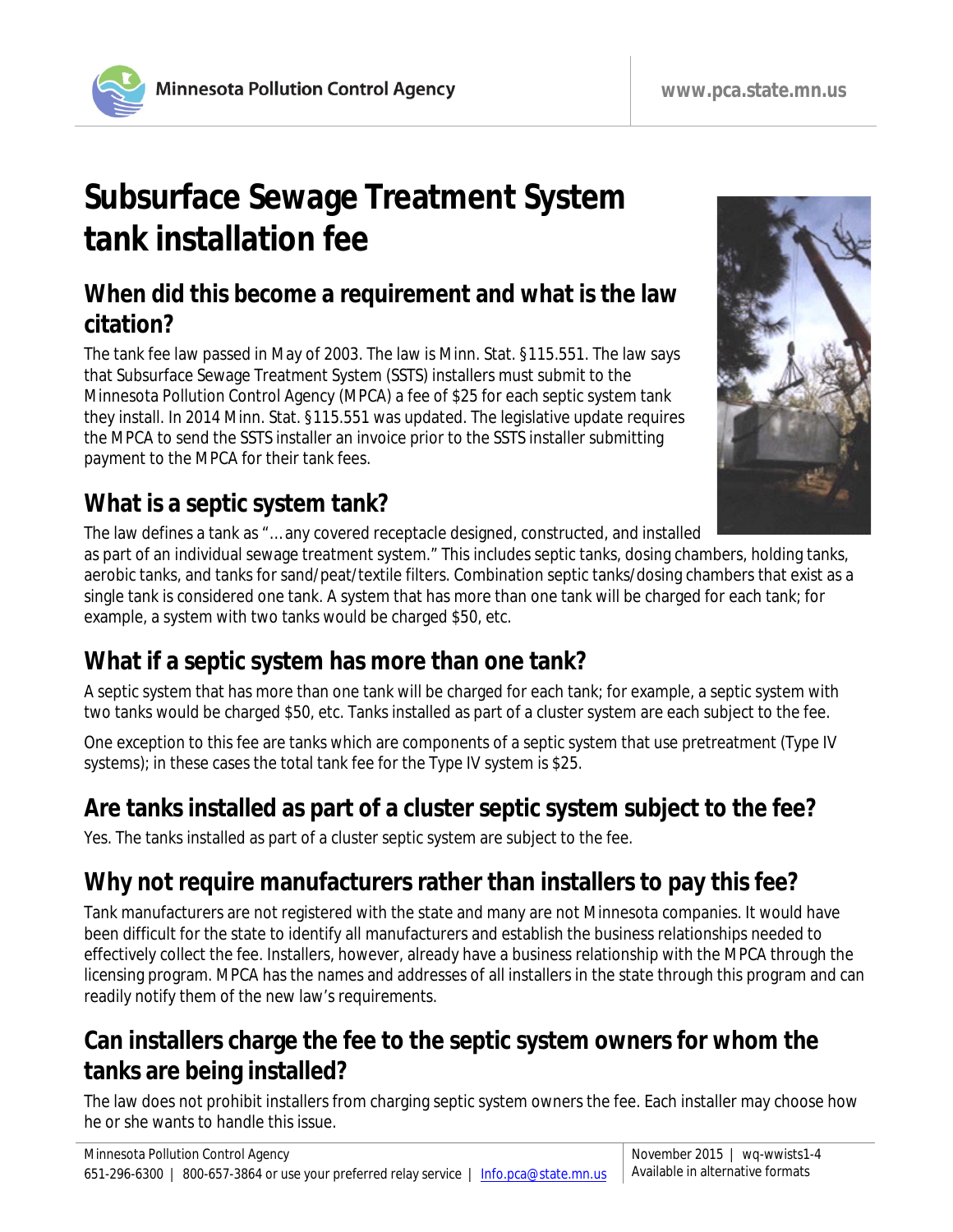## **What is the new process?**

As a result of the legislative update in 2014 there is a new process. This new process includes the following steps:

- 1. Subsurface sewage treatment installers should work with local governmental unit (LGU)s to verify their records on the number of septic system tanks they installed in the calendar year.
- 2. Every SSTS installer is required to complete the SSTS Tank Fee Record/Submission form to the MPCA by January 31<sup>st</sup> following the end of the calendar year. The form and instructions can be found online at: **<http://www.pca.state.mn.us/index.php/view-document.html?gid=22508>**. **Do not include the payment with your form.**
- 3. **To avoid enforcement actions this form must be completed by all SSTS installers and sent to the MPCA**. If you did not install any septic system tanks in the calendar year you would report zero on the SSTS Tank Fee Record/Submission form.
- 4. In April, following the end of the calendar year SSTS Installers that reported installing one or more septic tanks will receive an invoice from the MPCA for payment. The invoice is required to be paid within 30 days of receipt to avoid enforcement. Payment submittals should include both the invoice and the payment.

#### **How will MPCA verify that fees are submitted for all of the septic system tanks that are installed?**

All licensed SSTS installers are required per Minn. Stat. §155.551 to report the number of septic system tanks that they installed within the calendar year. Even if a SSTS installer did not install a tank within the calendar year they still must report zero to the MPCA. The MPCA will follow up with SSTS installers that do not submit a timely SSTS Tank Fee Record/Submission form. In addition, the MPCA requires LGU to keep records by SSTS installer of all the septic system tanks that are installed in their jurisdiction for each year. The LGU records are reported annually to the MPCA. The MPCA will compare the number of tanks reported to the MPCA by the SSTS installer to the number of septic system tanks reported to the MPCA by the LGU. If the numbers do not match up the MPCA will be addressing the discrepancies appropriately.

For this to be effective, the local governments must include the correct business license number, not the individual's certification number as part of the "tanks installed" information in their Annual Report to MPCA. The SSTS Licensed Business Search tool is available at [http://www.pca.state.mn.us/index.php/water/water-types](http://www.pca.state.mn.us/index.php/water/water-types-and-programs/wastewater/subsurface-sewage-treatment-system-ssts/ssts-search.htmlU)[and-programs/wastewater/subsurface-sewage-treatment-system-ssts/ssts-search.html](http://www.pca.state.mn.us/index.php/water/water-types-and-programs/wastewater/subsurface-sewage-treatment-system-ssts/ssts-search.htmlU).

## **What happens to a system that has permitted in one year but not installed until the following year?**

The law refers to "tanks installed", **not** "tanks permitted". The fee would be paid for the year the tanks were **installed**.

## **How will the MPCA use the funds that are provided by this fee?**

The law directs the MPCA to increase staff and activity in the areas of new technology review, technical assistance for local governments, training individual sewage treatment system professionals, program planning, and enforcement for the Individual Sewage Treatment Systems (ISTS) program. This results in a more effective licensing program, and allows MPCA to keep the code updated as new advances in wastewater treatment are made, and work more closely with ISTS professionals statewide.

## **For more information**

Contact the MPCA at 651-296-6300 or 1-800-657-3864.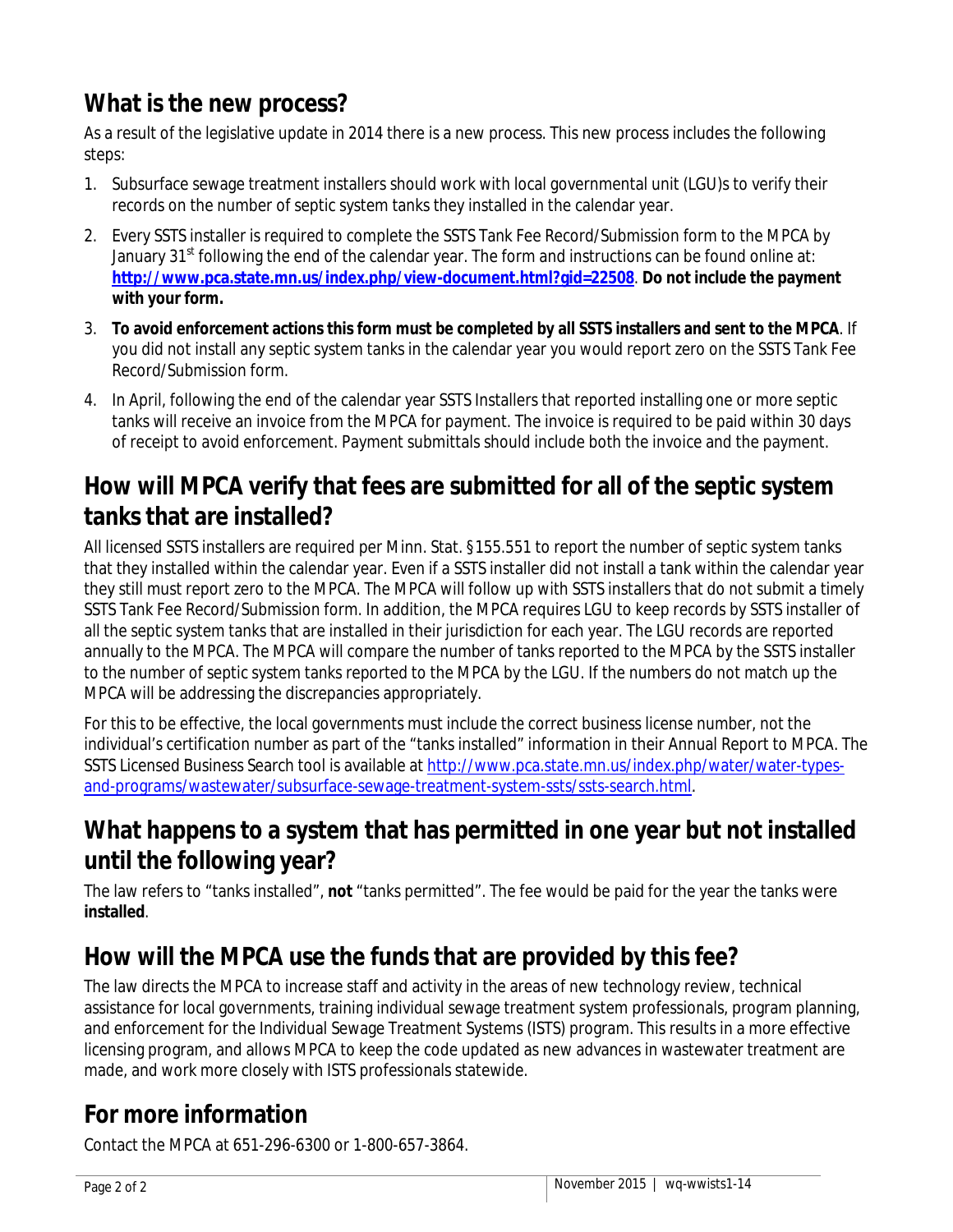

# 2015 SSTS Septic Tank Fee Record/Submission Form

#### Subsurface Sewage Treatment System (SSTS) Program

*Doc Type: Fee Collection*

#### **Instructions for SSTS installers**

Subsurface Sewage Treatment System (SSTS) installers in Minnesota are required to remit a \$25 fee for each septic system tank they install. In 2014 Minn. Stat. § 115.551 was updated. The update requires the Minnesota Pollution Control Agency (MPCA) to send the SSTS Installer an invoice prior to the installer submitting payment to the MPCA for their tank fees.

As a result of this update, a new process has been developed to submit their tank fees for the SSTS tanks that were installed in the 2015 calendar year.

This new process includes the following steps:

- 1. SSTS Installers should work with Local Governmental Units (LGUs) to verify their records on the number of tanks they installed in the calendar year.
- 2. Complete both sides of this form and submit it to the MPCA by January 31 following the end of the calendar year.
- 3. **Do not include payment with this form. To avoid enforcement actions this form must be completed by** *all installers* **and sent to the MPCA.** If you did not install any tanks in the calendar year, you would report zero on this form and mail it in.
- 4. In April, SSTS Installers that reported installing one or more septic system tanks will receive an invoice from the MPCA for payment. This invoice is required to be paid within 30 days of receipt to avoid enforcement. Payment submittals should include both the invoice and the payment.

"Septic system tank" includes septic tanks, dosing chambers, holding tanks, aerobic tanks, and tanks for sand/peat/textile filters. (A combination septic tank/dosing chamber that exists as a single tank is considered one tank.)

Please print clearly or type your submission(s). A list of frequently asked questions and other information about the SSTS septic system tank fee can be reviewed in the [Subsurface Sewage Treatment System Tank Installation Fee](http://www.pca.state.mn.us/index.php/view-document.html?gid=5257) fact sheet, found on the MPCA website at: [http://www.pca.state.mn.us/aj0rf65.](http://www.pca.state.mn.us/aj0rf65)

| <b>Carol Decker</b><br>Minnesota Pollution Control Agency<br>7678 College Road, Suite 105<br>Baxter, MN 56425 |        |                                                                                             |
|---------------------------------------------------------------------------------------------------------------|--------|---------------------------------------------------------------------------------------------|
|                                                                                                               |        | Note: You must also complete and return the tank installation record on the following page. |
|                                                                                                               |        |                                                                                             |
| In what year were the tanks installed:<br>                                                                    |        |                                                                                             |
|                                                                                                               |        | Business license no.: L                                                                     |
|                                                                                                               |        | Zip code: <u>_______________</u>                                                            |
|                                                                                                               | State: |                                                                                             |

#### *Complete page 2 before submitting.*